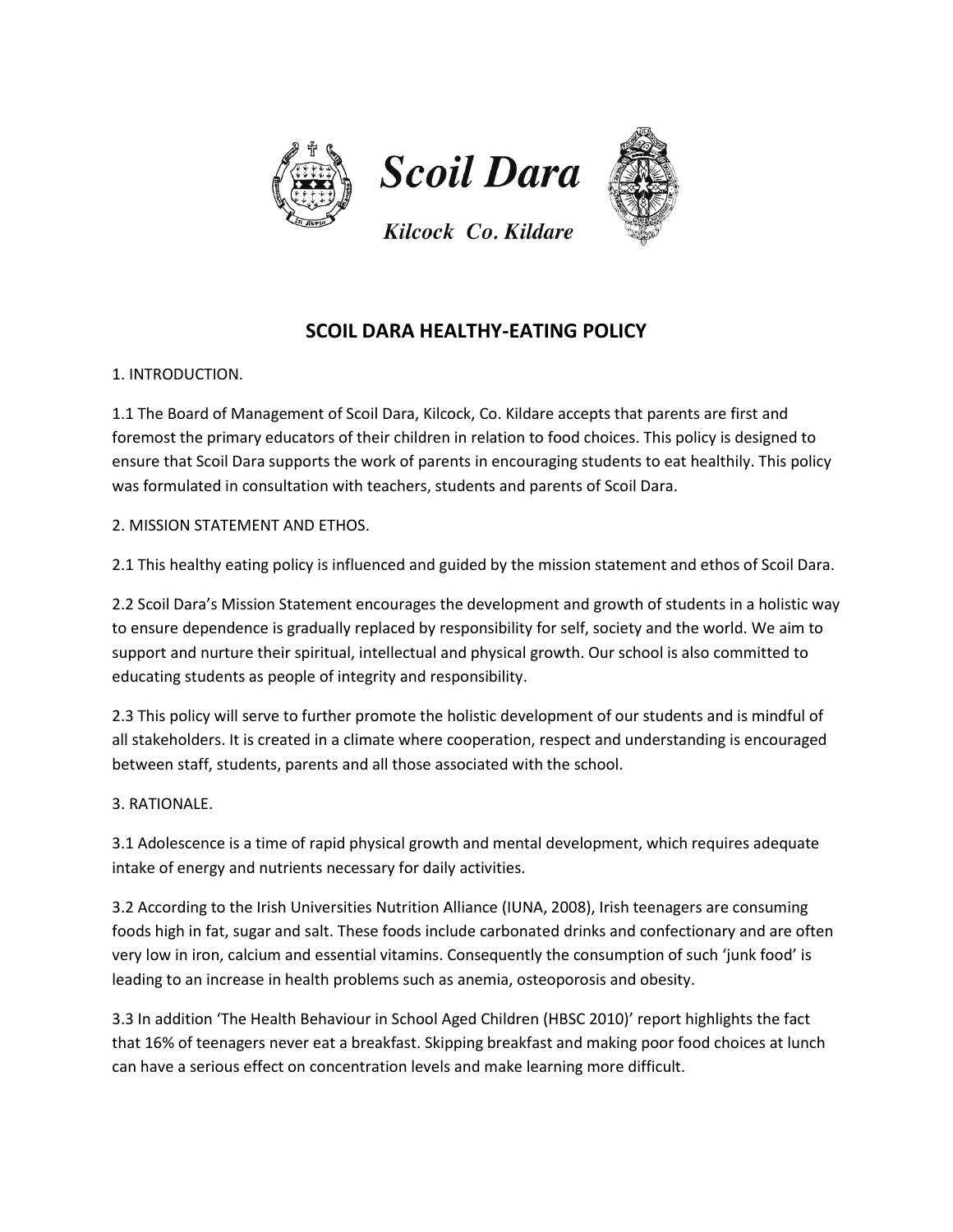3.4 Poor food choices in teenage years can develop into unhealthy food habits which may continue into adulthood and could lead to diseases such as diabetes, coronary heart disease and poor dental health in later life.

3.5 For young people to achieve their full potential, a healthy diet is essential. It is within this context, i.e. the desire for students to achieve all they are capable of and a care for their overall welfare, that the school is concerned with educating students about their eating habits.

# 4. AIMS AND OBJECTIVES

4.1 This policy aims to help all involved in our school - students, parents, and staff - to develop a positive attitude towards eating and an appreciation of the contribution that good food makes to our physical and mental health. The policy will:

- Contribute to the nutritional knowledge of the students so as to help them develop the skills and confidence needed to make healthy food choices.
- Actively encourage all members of the school community to avail of the healthier alternatives available to them.
- Foster positive attitudes towards food with a view to improving concentration, learning and physical energy levels.
- Include all members of the school community in the development and promotion of this policy.

## 5. ACTION PLAN

5.1 The promotion of healthy eating in Scoil Dara will be addressed through the following subjects: Home Economics, Social Personal and Health Education (SPHE), Science, and Physical Education (PE), as well as through social and cultural activities.

5.2 Cross-curricular links with subjects such as Business, Art and English as well as the Transition Year and LCA programmes will be used promote healthy eating.

5.3 Increased awareness of healthy eating will be achieved through the use of posters and displays throughout the school.

5.4 A '*Get Healthy Week*' will be held annually to increase knowledge, promote awareness and generate interest in healthy eating.

5.5 Visitors and guest speakers such as the Community Dietician and health-promotion personnel will be invited where possible to offer their expertise on the impact of diet on physical and mental health.